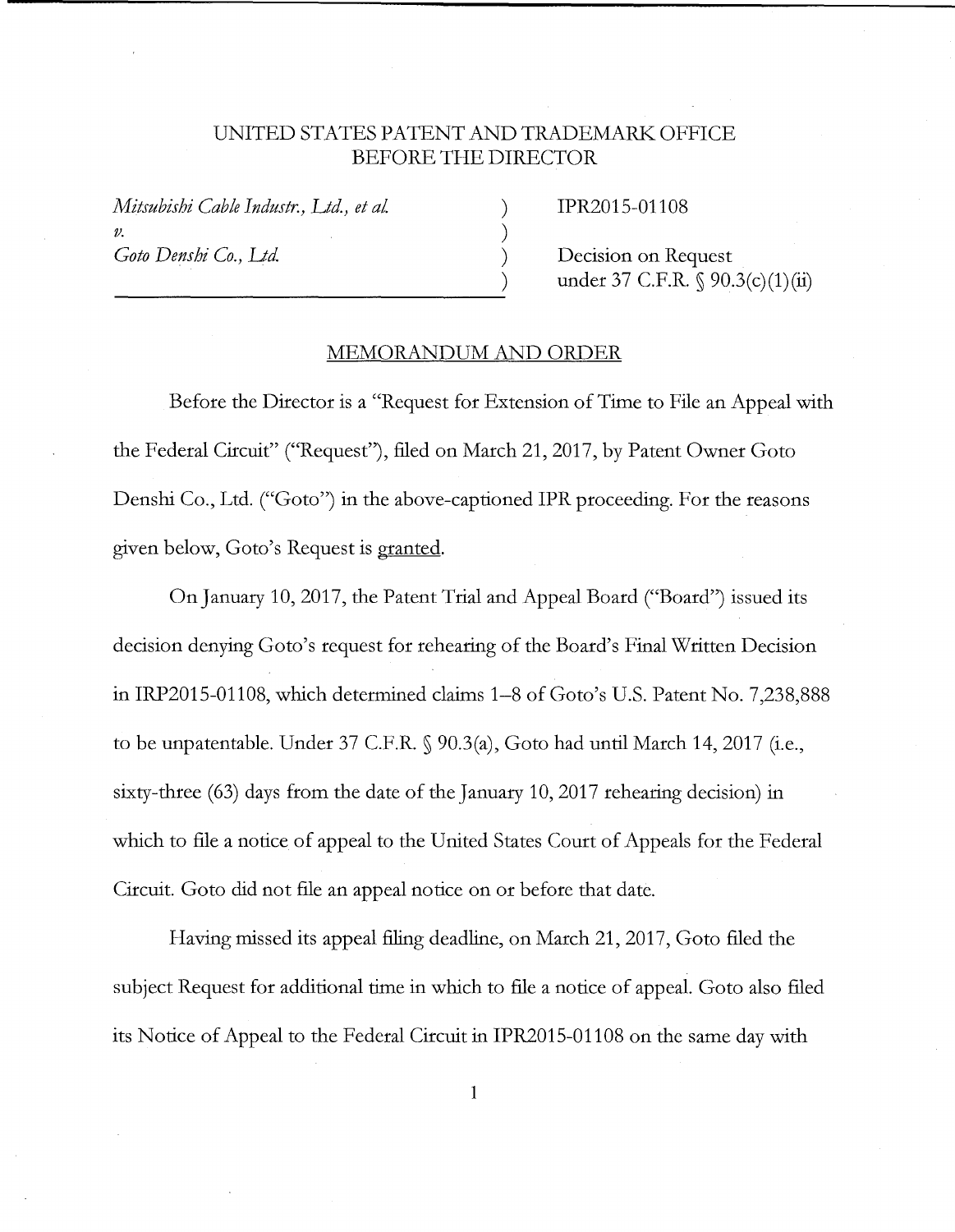both the USPTO and the Federal Circuit. On March 23, 2017, the Federal Circuit docketed Goto's appeal as Appeal No. 2017-1826. *See Goto Denshi Co. Ltd. v. Mitsubishi Cable Indust.,* Appeal No. 17-1862, ECF No. 1 (Mar. 23, 2017).

The Director has previously concluded that the USPTO lacks the ability to address the merits of a request to extend the time in which to seek judicial review under 37 C.F.R.  $\S$  90 and its predecessor 37 C.F.R.  $\S$  1.304 (Jul. 2012)<sup>1</sup> in fact patterns such as the one in this case, namely where a notice of appeal was filed before any additional time to do so had been granted. See, e.g., Ip Venture, Inc. v. FedEx Corp., Memorandum and Order (Inter Partes Reexamination Control No. 95/001,896) (Aug. 19, 2016) ("Ip *Venture I"); Rambus) Inc. v. Nvidia) Cory.,* Memorandum and Order on 37 C.F.R.  $\Diamond$  90.3 Request (Inter Partes Reexam Control No. 95/001,169) (Jul. 11, 2013) *("Rambus'); In re Ishii,* Memorandum and Order on Request for Additional Time to File Federal Circuit Appeal (U.S. Application Serial No. 09/655,847) (Feb. 6, 2009) *("Ishil').* That conclusion was based on precedent both from the Federal Circuit and United States Court of Customs and Patent Appeals holding that the USPTO lacks

<sup>&</sup>lt;sup>1</sup> On September 16, 2012, various changes to title 37 of the Code of Federal Regulations took effect. These included replacing the previous regulations governing the seeking of judicial review of Board decisions at 37 C.F.R. §§ 1.301-304, with the provisions at 37 C.F.R. §§ 90.1-90.3. The prior regulations continue to apply in certain proceedings, however, including inter partes reexaminations requested under pre-AIA 35 U.S.C. § 311. *See* 37 C.F.R. § 90.1. While the Director refers to Rule 90 herein, the discussion and conclusions apply with equal force to a proper request made pursuant to prior regulation 37 C.F.R. § 1.304 as well.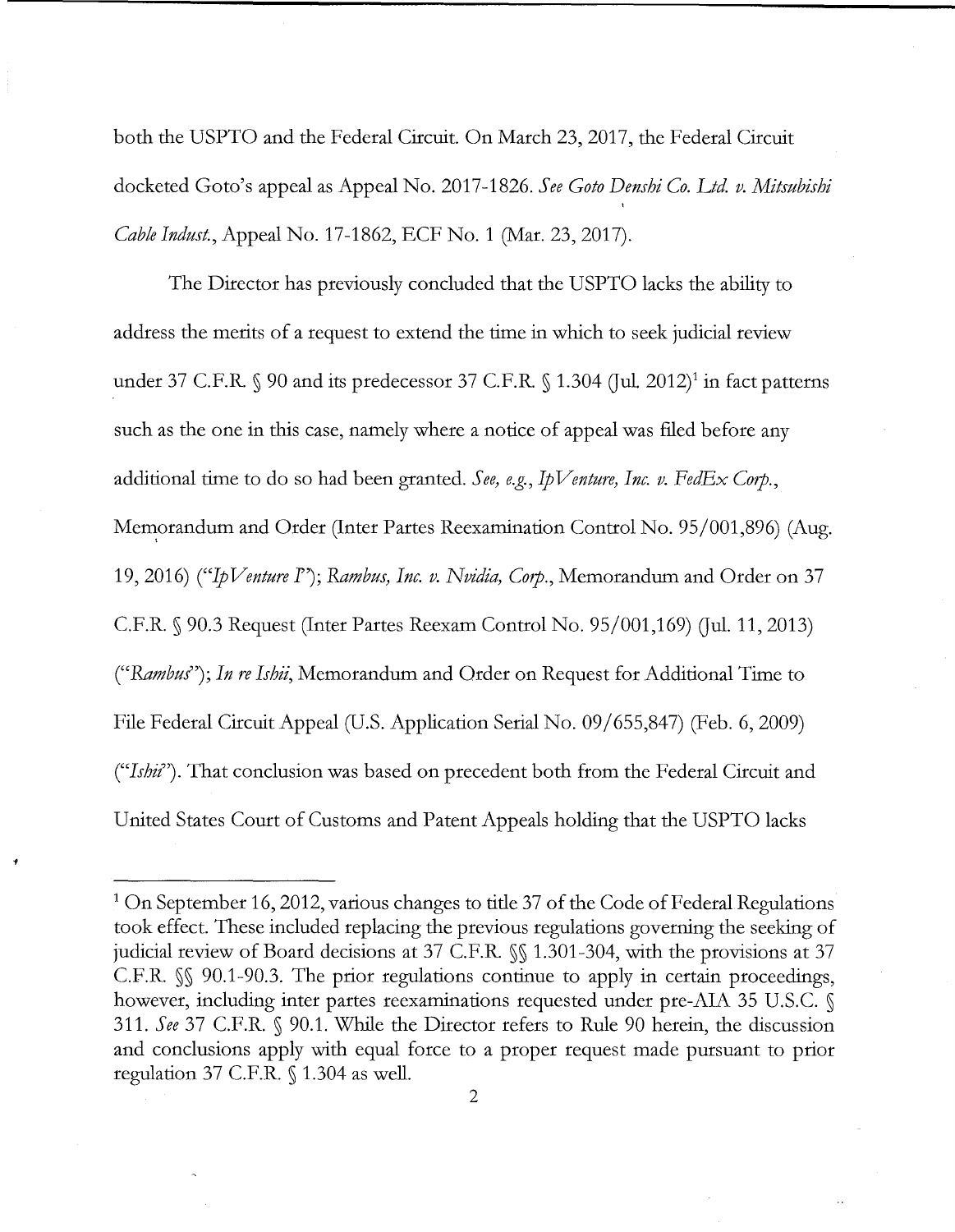jurisdiction to perform anything but "purely ministerial" functions once a party files a notice of appeal and indicating that deciding a request for additional time in which to appeal was not among those functions. The Director has reconsidered the USPTO's prior conclusions and determined that relevant precedent does not address the situation where, as here, the notice of appeal is untimely.

Precedent holds that "the subject matter of the appeal is transferred to this court" upon the filing of a notice of appeal. *In re Allen,* 115 F.2d 936, 941 (CCPA 1940). Under that precedent, the USPTO may perform only "purely ministerial function[s]" once such a notice of appeal is filed. *In re Grier,* 342 F.2d 120, 123 (CCPA 1965); *see Losbough v. Allen,* 359 F.2d 910 (CCPA 1966). The Federal Circuit clarified the scope of these principles in *In re Graves*, 69 F.3d 1147 (Fed. Cir. 1995).

In *Graves,* the Board issued its initial decision on September 20, 1994. Graves then sought timely reconsideration of the Board's initial decision. On January 4, 1995-after Graves requested reconsideration but before the Board had rendered a decision on the request—Graves filed a notice of appeal to the Federal Circuit and the Federal Circuit docketed Graves' appeal. The Board then issued a decision on Graves' request for reconsideration on January 20, 1995. *See Graves,* 69 F.3d at 1148-49.

The Court in *Graves* addressed "whether the Board had jurisdiction to render its decision on the applicant's request for reconsideration after the applicant had filed the notice of appeal" (69 F.3d at 1149), holding that the USPTO did have jurisdiction to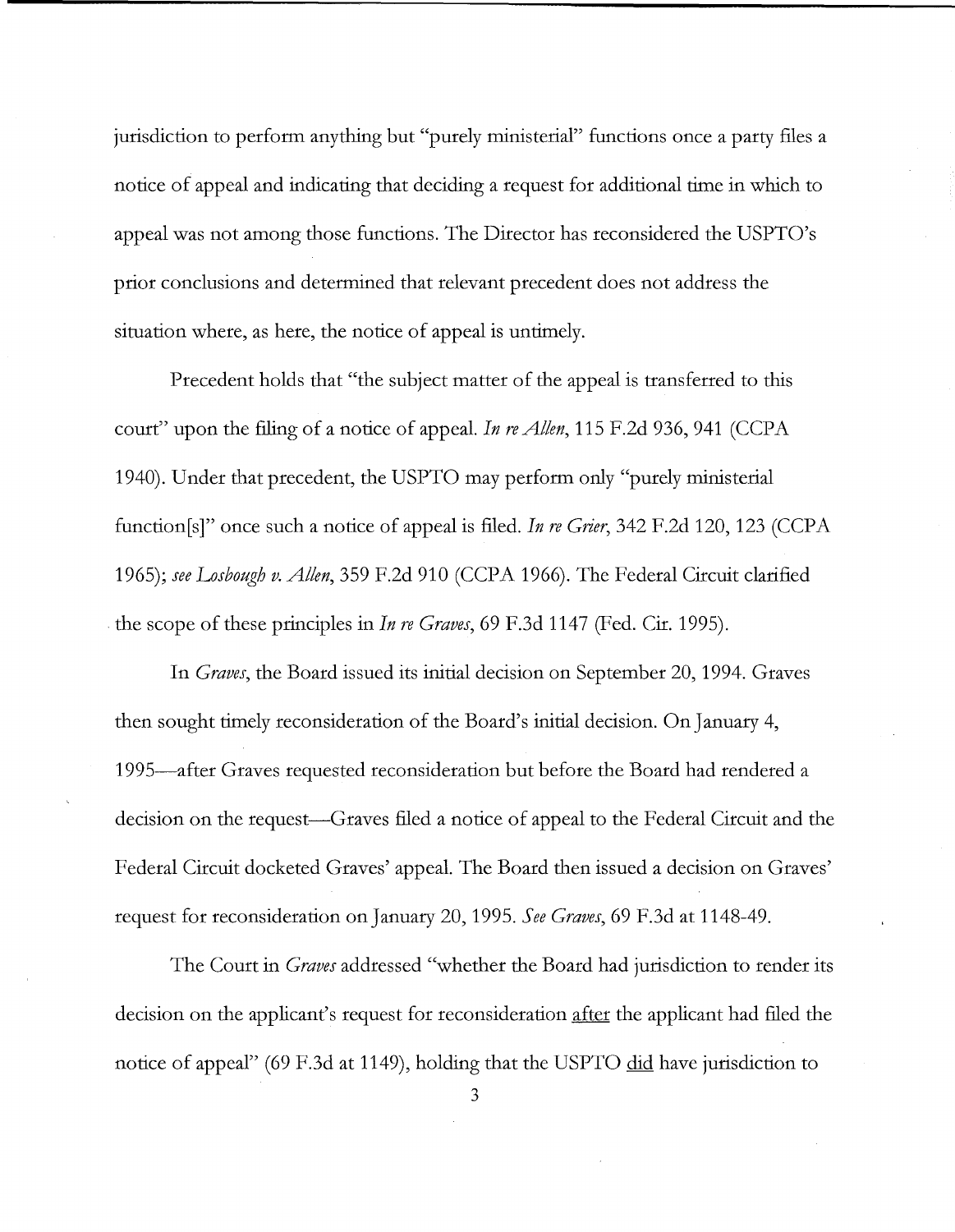render that decision after the filing of the notice of appeal. The Court explained that the "mere filing of the notice of appeal did not instantly vest jurisdiction in this court." 69 F.3d at 1150. *Graves* read *Allen* and its progeny to be limited to circumstances where there was an "appealable decision." *Graves* held that there was no "appealable decision" in that case because the January 4, 1995 notice of appeal was untimely relative to the initial September 30, 1994 Board Decision. *Id* Thus, the "mere filing" of the notice of appeal "did not deprive" the Board of jurisdiction to decide the pending request for reconsideration. *Id* The Board thus properly rendered its reconsideration decision despite the filing of a notice of appeal.

*Graves* supports the conclusion that the limitations on USPTO activity identified in *Allen* and its progeny are not triggered by the filing of ah untimely notice of appeal. The Director has concluded that like the ability to address the request for reconsideration of a Board decision at issue in *Graves,* an untimely notice of appeal does not defeat the USPTO's ability to render a decision on a request for additional time to seek judicial review. *Cf. IpVenture I* at 4-5. The Director is not aware of any binding judicial precedent holding that the filing of an untimely notice of appeal divests the USPTO of the ability to address such a request. The cases cited in previous time-extension decisions concluding that the Director lacked jurisdiction to address a pending time-extension request are not to the contrary. There is no indication that the holdings in *In re Grier* or *Losbough v. Allen* regarding the contours of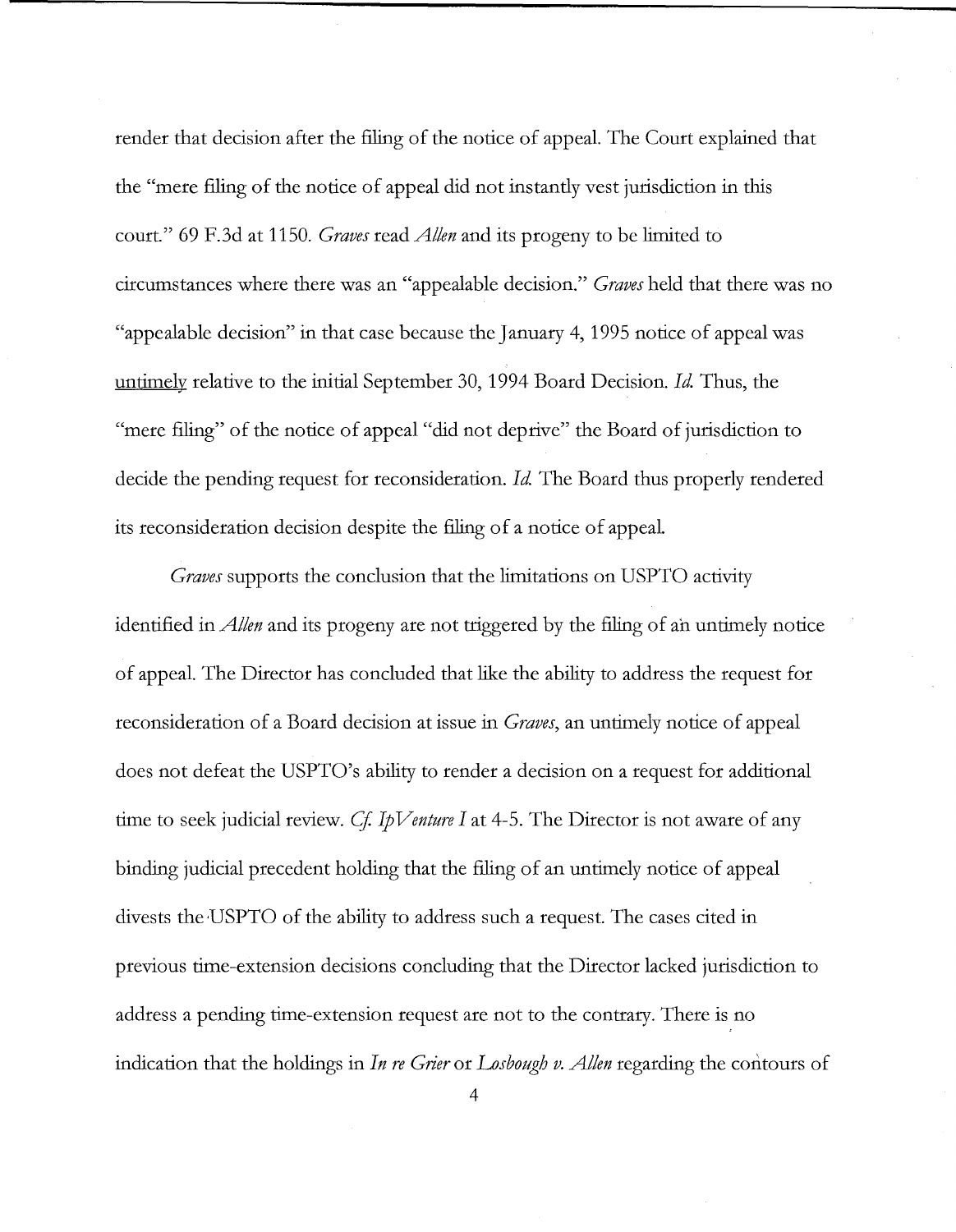the USPTO's ability to execute only "purely ministerial function[s]" *(Grier,* 342 F.2d 120, 123 (CCPA 1965)) based on the filing of a notice of appeal involved an untimely notice of appeal. *Barbacid v. Brown* merely observed that a request for additional time pursuant to USPTO regulations was the proper remedy for seeking appeal outside the prescribed filing window. *See* 223 Fed. Appx. 972, 973-74 (Fed. Cir. Mar. 19, 2007) (non-precedential).<sup>2</sup>The Court in *Barbacid* did not address the USPTO's ability to decide such a request based on an already-filed notice of appeal (whether untimely or not). Permitting the USPTO to render a decision on a Rule 90 time-extension request in the face of an untimely notice of appeal is also consistent with other precedent confirming that an untimely notice of appeal is ineffective to confer jurisdiction to our reviewing court. *See, e.g., In re Retail Clerks Int'l Protective Ass'n*, 108 F.2d 1008, 1009 (CCPA 1940); *General Blee. Co. v. Hygrade Sylvania C01p.,* 61 F. Supp. 476,499 (S.D.N.Y. 1944). *See also Gilda Indus.) Inc. v. United States,* 511 F.3d 1348, 1350-52 (Fed. Cir. 2008) (holding that an untimely notice of appeal from the United States Court of International Trade to the Federal Circuit "neither conferred jurisdiction on this court nor divested the trial court of jurisdiction to entertain Gilda's subsequent motion to extend the filing deadline" pursuant to Federal Rule of Appellate Procedure 4).<sup>3</sup> The

<sup>2</sup>The Court in *Barbacid* dismissed the appeal without prejudice to *Barbacid* pursuing a time extension with the USPTO, indicating that one was not already pending. *See* 223 Fed. Appx. at 974.

<sup>3</sup>*Gilda* also observes that other defects in a notice of appeal may cause a similar result.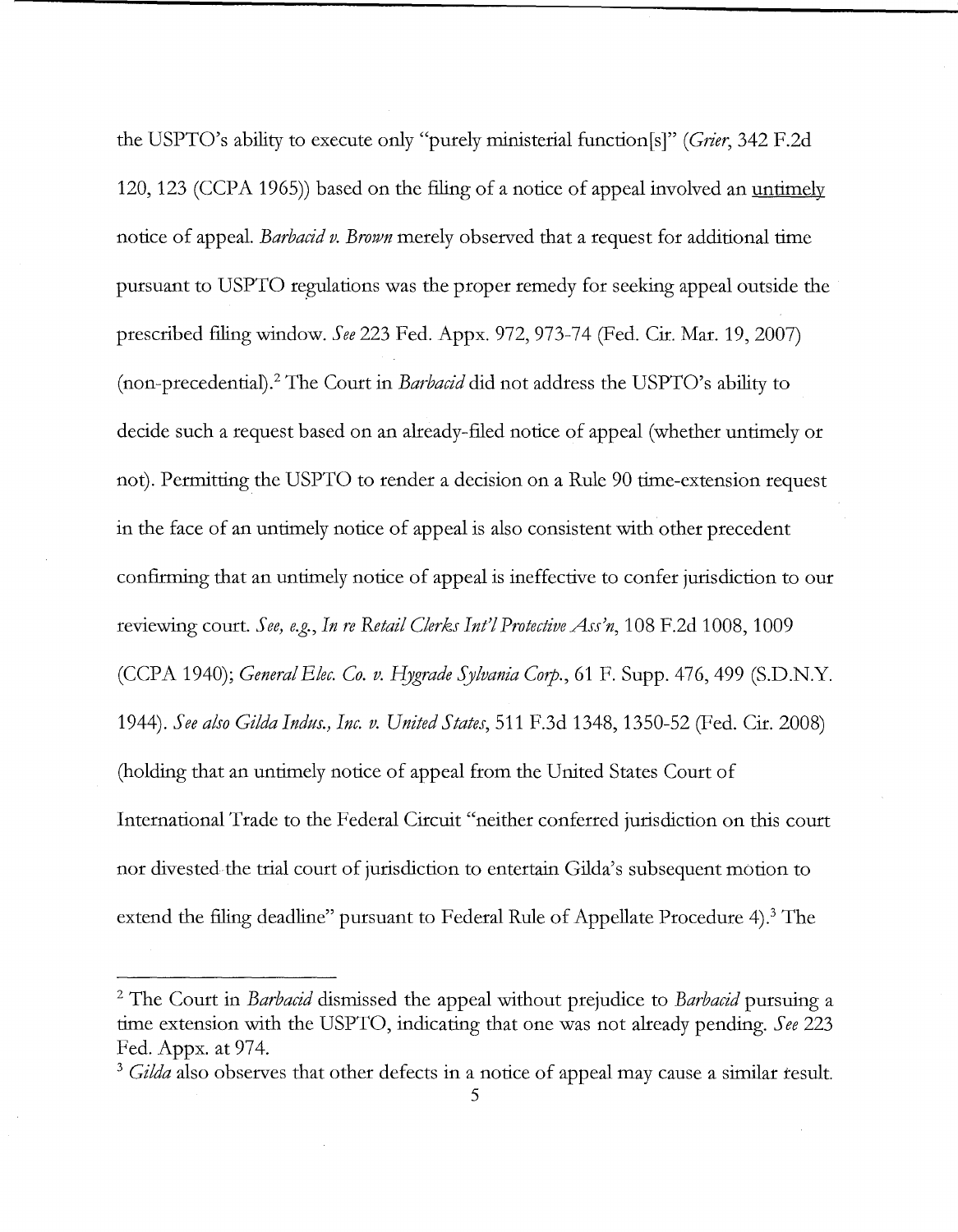conclusion that an untimely notice of appeal does not preclude the Director from reaching the merits of a request for additional time to seek judicial review is also consistent with 35 U.S.C. §§ 142 and 143, which do not expressly address when jurisdiction over the proceedings passes from the USPTO to the Federal Circuit. *See, e.g.*, 35 U.S.C. § 78y(a)(3) (jurisdiction over "final order" of the Securities and Exchange Commission passes to appellate court upon filing of written petition, "which becomes exclusive on the filing of the record").

Practical considerations of judicial and administrative economy also motivate reconsidering the Director's prior position regarding the inability of the USPTO to decide a time-extension request based on the filing of an untimely notice of appeal. The fact pattern seen here is not uncommon. *See, e.g.,* Ip *Venture I; Rambus; Ishii.*  Requiring that an untimely appeal be dismissed or the underlying proceeding otherwise be returned to the USPTO so that the Office can decide whether additional time should be given in which to seek the same appeal only delays final resolution of the proceedings. Accordingly, absent express judicial instruction to the contrary, the Director concludes that an untimely notice of appeal does not deprive the USPTO of jurisdiction to decide a request to extend the time for seeking judicial review filed

*Gilda,* 511 F.3d at 1350-51. The Director makes no conclusions here on whether other ' possible deficiencies in a notice of appeal would be sufficient to defeat a transfer of jurisdiction from the Office to a reviewing court.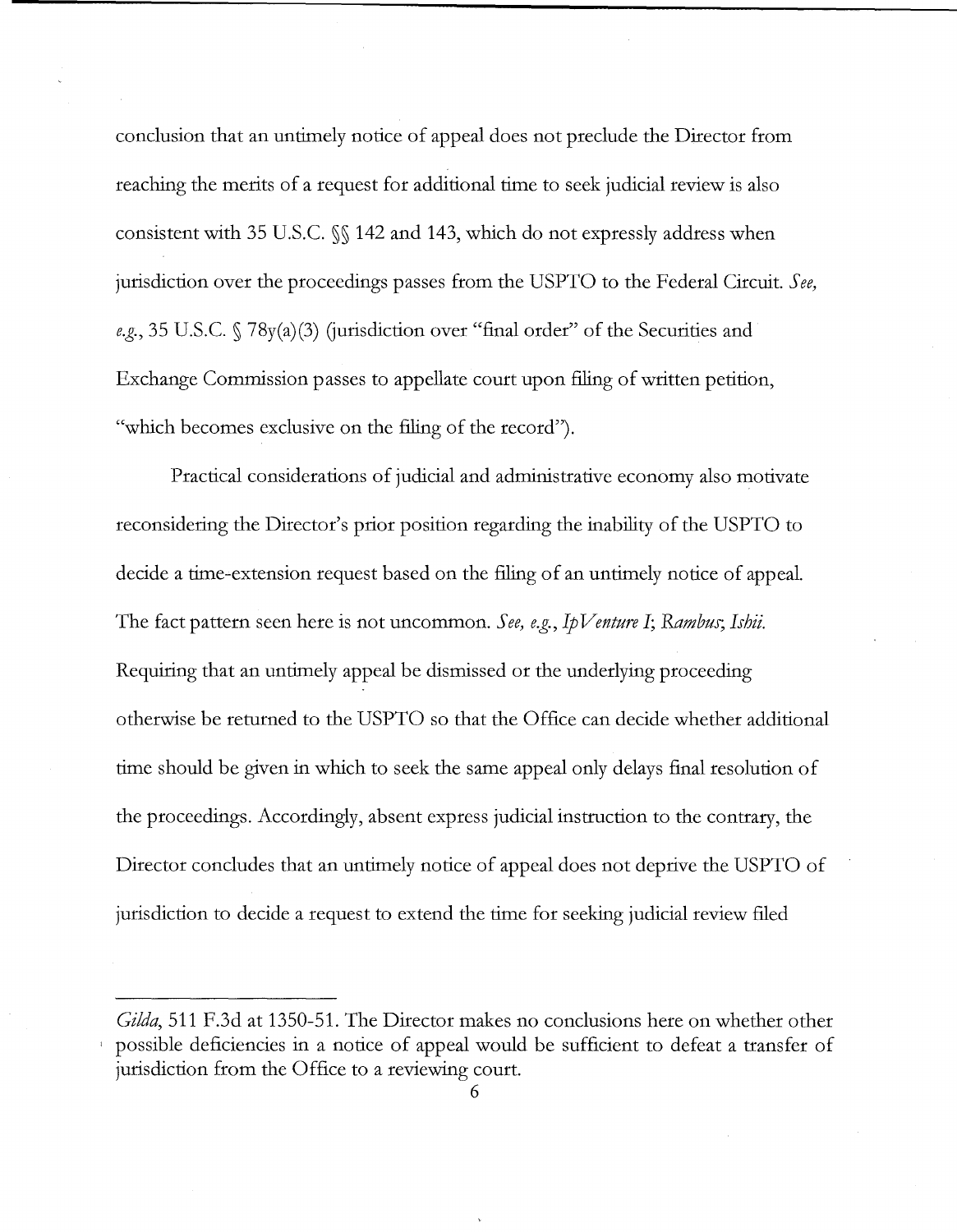pursuant to 37 C.F.R.  $\Diamond$  90.3 (or 37 C.F.R.  $\Diamond$  1.304 (Jul. 2012), as applicable).

On the merits of Goto's request for additional time, the Director may extend the time for filing a notice of appeal after the expiration of the period for filing an appeal "upon a showing that the failure to act was the result of excusable neglect." 37 C.F.R.  $\S$  90.3(c)(1)(ii). The authority to decide such requests has been delegated to the Solicitor. See MPEP § 1002.02(k)(3). In determining excusable neglect, the USPTO applies the standard used by the Federal Courts. *See* MPEP § 1216; *Pioneer Inv. Servs. Co. v. BrunswickAssocs. Ltd. P'ship,* 507 U.S. 380,395 (1993); *see, e.g.,* Ip *Venture, Inc. v. FedEx Corp.*, Memorandum and Order (Inter Partes Reexamination Control No. 95/001,896) (Apr. 4, 2017) ("Ip *Venture II").* 

The "excusable neglect" inquiry is

an equitable one, taking account of all relevant circumstances surrounding the party's omission. These include ... [1] the danger of prejudice to [another party], [2] the length of the delay and its potential impact on judicial proceedings, [3] the reason for the delay, including whether it was within the reasonable control of the movant, and [4] whether the movant acted in good faith.

*Pioneer,* 507 U.S. at 395. Excusable neglect "is understood to encompass situations in which the failure to comply with a filing deadline is attributable to negligence." *Id.* at 394. Moreover, "[a]lthough inadvertence, ignorance of the rules, or mistakes construing the rules do not usually constitute 'excusable' neglect, it is clear that 'excusable neglect' ... is a somewhat 'elastic concept' and is not limited strictly to omissions caused by circumstances beyond control of the movant." *Id* at 392 (internal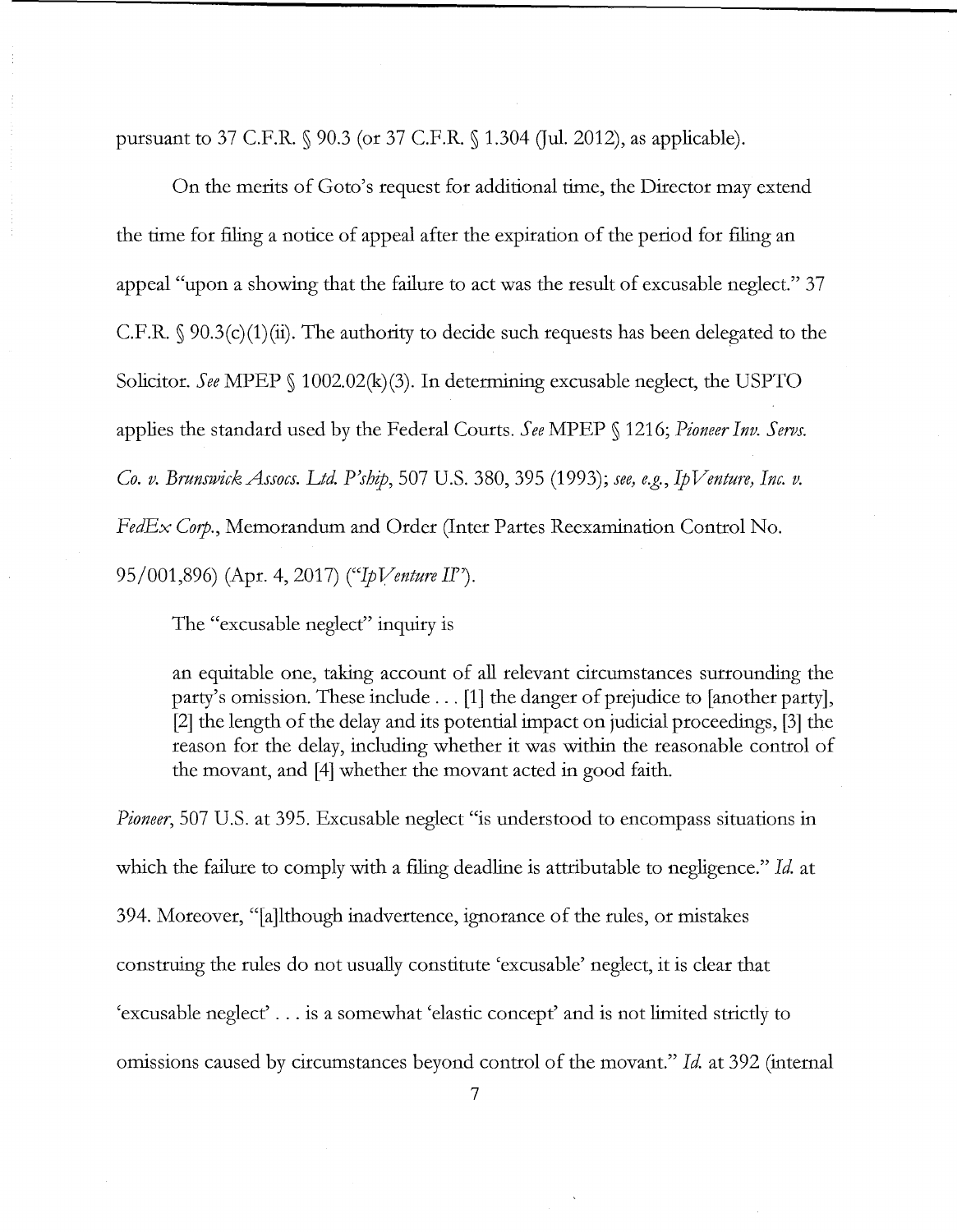quotation marks omitted). The third *Pioneer* factor-relating to why the filing was delayed—is generally considered the most important factor in the analysis, although it does not control the inquiry. *See, e.g., FirstHealth of the Carolinas, Inc. v. Carefirst of Maryland, Inc.,* 479 F.3d 825 (Fed. Cir. 2007); *Pumpkin Ltd v. The Seed Cops,* 43 USPQ2d 1582, 1587 n.7 (T.T.A.B. 1997).

On the third factor, Goto explains that the March 14, 2017 filing deadline was missed as "the result of an excusable misunderstanding between .. .Japanese and American counsel." Req. at 1. As a Japanese company, Goto utilizes a patent attorney fluent in both Japanese and English—Mr. Hiroyuki Nakao—to handle its affairs in the United States. Mr. Nakao had been "effectively serv[ing] as an intermediary between" Goto and Mr. Trevor Coddington at San Diego IP Law Group LLP ("SDIPLG"), the United States-based counsel handling the underlying IPR proceeding here. Req. at 2.

On January 10, 2017, Mr. Coddington conveyed the Board's rehearing decision to Mr. Nakao, and informed Mr. Nakao of the relevant period for filing a notice of appeal. *See* Coddington Decl. at  $\P$  4; Nakao Decl.  $\P$  5. Mr. Nakao discussed the Board decision with Goto "shortly thereafter" and a decision to appeal to the Federal Circuit was made before the March 14th filing deadline. Nakao Decl. at  $\parallel$  6. That decision was memorialized on January 20, 2017, in a "Joint Status Report Regarding Inter Partes Review Proceedings" filed with the Central District of California in the

8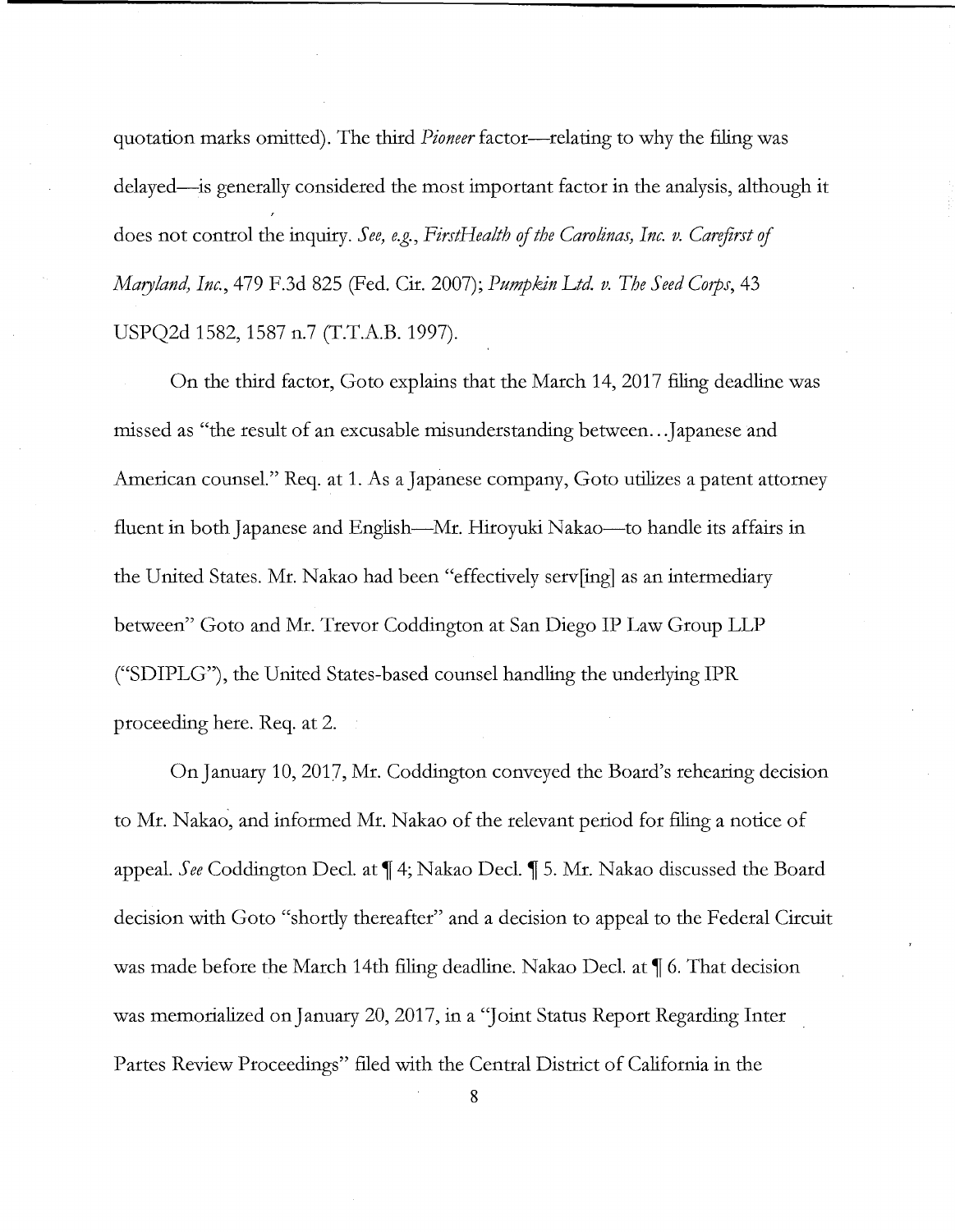litigation between Petitioners Mitsubishi Cable Industries, Ltd. and Mitsubishi Cable America, Inc. ("Mitsubishi") and Goto, in which Goto indicated that it "plan[ned] to appeal" the underlying Board decisions here. *See* Nakao Deel. Exh. 1. However, Mr. Nakao did not directly communicate the decision to appeal to Mr. Coddington because Mr. Nakao believed an appeal notice would be filed by SDIPLG unless instructed otherwise. *See* Req. at 2. Meanwhile, Mr. Coddington believed the opposite, namely that he should not file an appeal notice unless affirmatively instructed to do so. *See id* Because Mr. Coddington did not receive any instruction to file a notice of appeal, the March 14th filing deadline was missed. On March 16, 2017, Mr. Nakao followed up with Mr. Coddington about the missed deadline and instructed SDIPLG to "take appropriate action to commence the appeal as soon as possible." Coddington Decl. at  $\P$  6. The underlying Request and Notice of Appeal were then filed shortly thereafter.

Application of the *Pioneer* factors to these facts is a close question. As with most conduct at issue under the "excusable neglect" standard, the conduct here is less than desirable. Parties involved in important proceedings such as the underlying **IPR**  need to assure timely adherence to filing deadlines. That was not done here. But *Pioneer* makes clear that "'excusable neglect' is understood to encompass situations in which the failure to comply with a filing deadline is attributable to negligence." *See Pioneer*, 507 U.S. at 394. Thus, while the conduct here of Goto's counsel—for which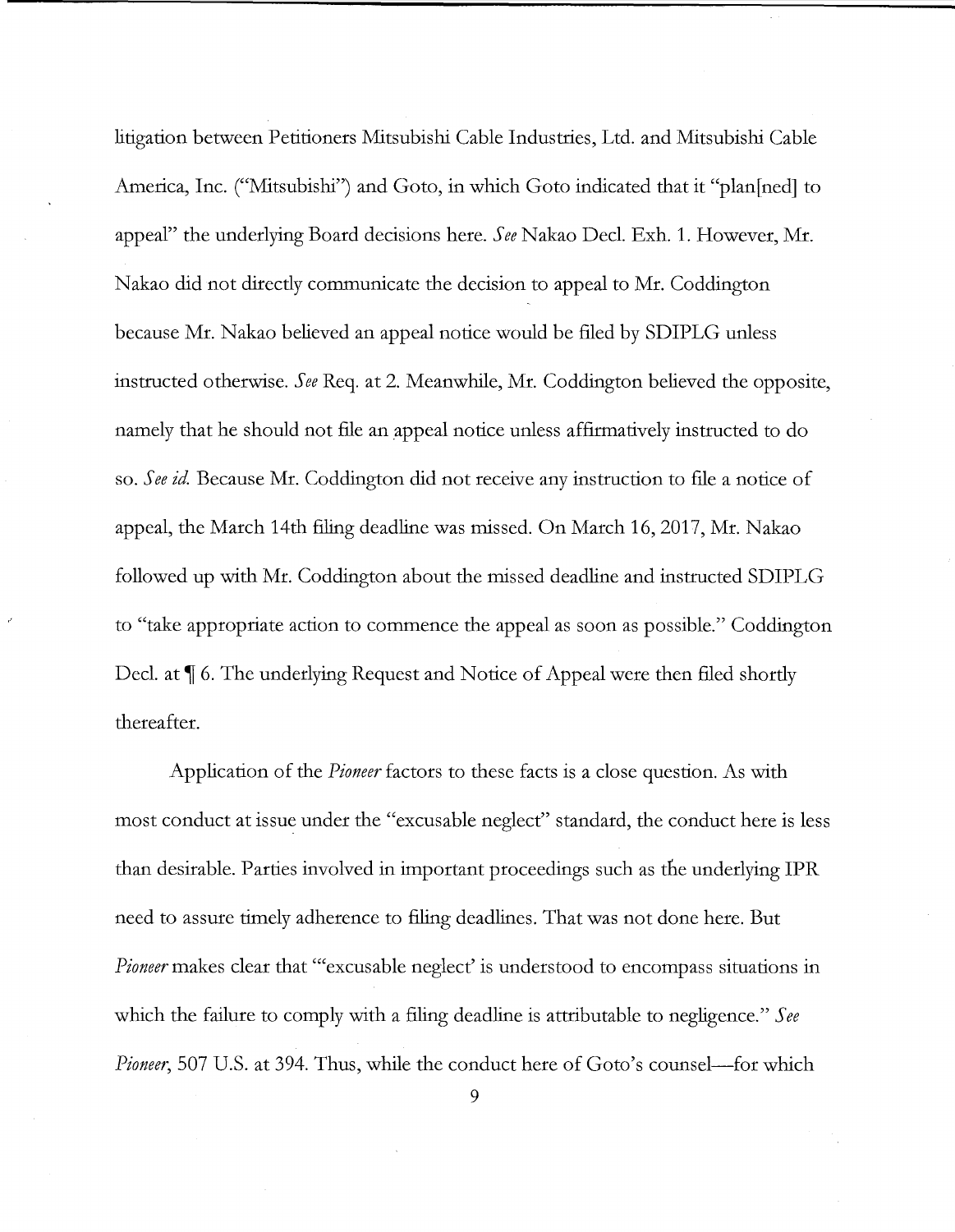Goto is accountable—was negligent, it does not answer the question of whether it was excusable.

Petitioner Mitsubishi's focus in its Opposition on whether Goto's conduct was negligent fails to demonstrate that the Request should be denied for that reason. *See*  Petitioner's Opposition to Patent Owner's Request for Extension of Time to File an Appeal, at 3-4 (IPR2015-01108) (Apr. 21, 2017).<sup>4</sup> Whether Goto's counsel's conduct was "contrary to basic tenets of legal practice" does not answer the question of whether that conduct can be found excusable, which should consider all relevant circumstances. Opp. at 3; *Two-W* cry *Media* LLC *v. AT&T, Inc.,* 782 F.3d 1311, 1316 (Fed. Cir. 2015) (observing in the context of FRAP 4(a)(5) that the "excusable neglect" inquiry "assumes some neglect on behalf of the non-filer and directs the district court to exercise its equitable discretion to determine whether that neglect should be excused"). Moreover, Mitsubishi incorrectly asserts that Goto's Request should be denied because "[n]one of Goto Denshi's attorneys made an effort to determine whether an appeal should be filed." Opp. at 1. The Request demonstrates

<sup>&</sup>lt;sup>4</sup> The Director has previously explained that neither the existing nor previous regulations governing requests for extension of time in which to pursue judicial review provide for the filing of an "opposition" or subsequent "reply" thereto. *See, e.g., UWA v. AZL,* Decision on Request under 37 C.F.R. § 1.304(a)(3)(i), at 3-4 (Interference No. 106,013) (Feb. 26, 2016). However, the Director has the discretion to consider such papers, and has done so in the past. *See id* Thus, the Director has considered the Opposition filed by Mitsubishi in this matter.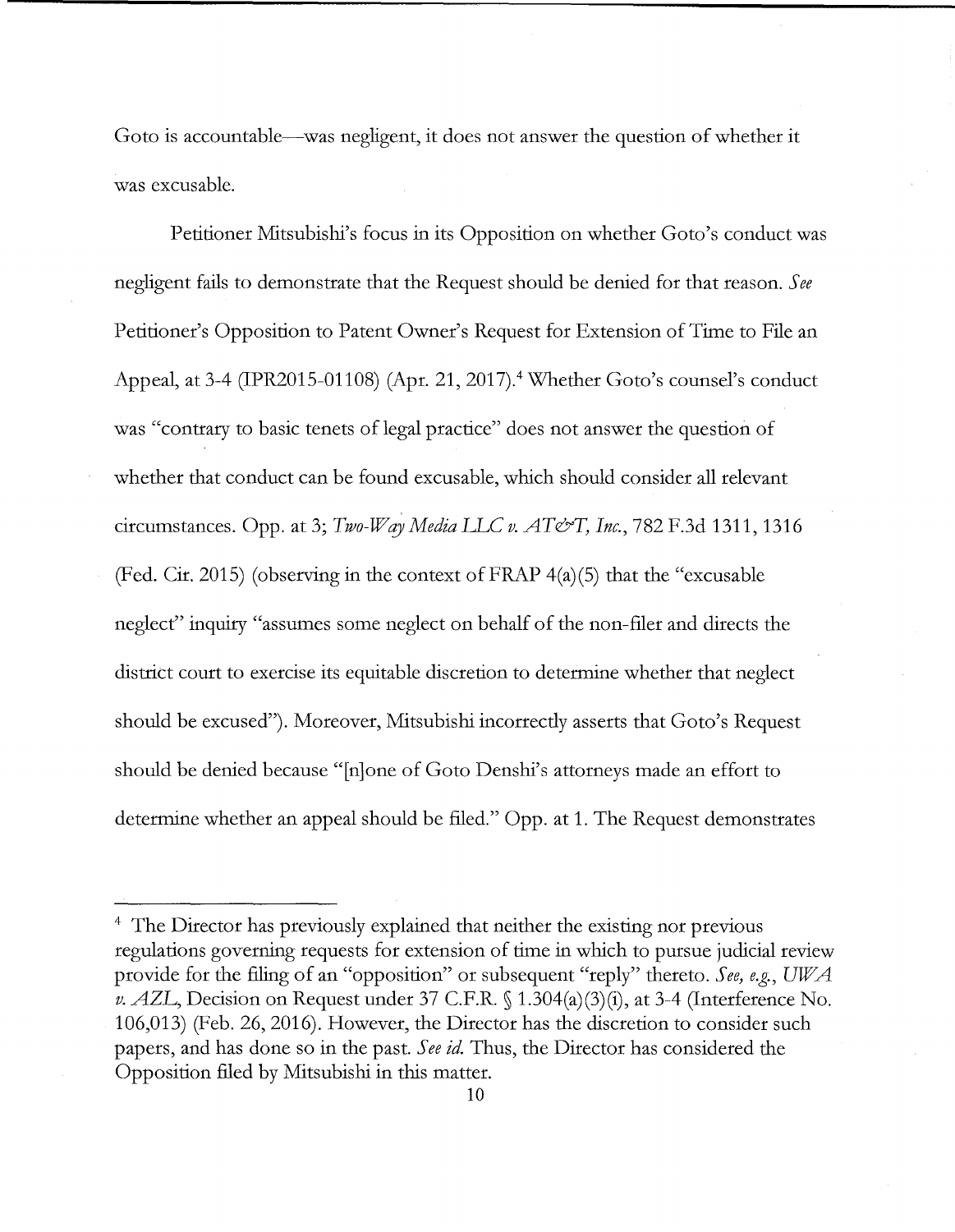both that Mr. Nakao discussed the decision with Goto to arrive at an affirmative decision to appeal and that Mitsubishi was aware of that intent.

Mitsubishi's Opposition is also based on an unnecessarily high "excusable neglect" standard. While "abnormal circumstances" can provide the basis for a finding of "excusable neglect" under *Pioneer,* they are not required. Opp. at 4. Mitsubishi cites *Rodgers v. Watt,* 722 F.2d 456, 458 (9th Cir. 1983), to support its standard, but *Rodgers* predates *Pioneer,* which has been generally understood to have "adopted a broader and more flexible test for excusable neglect." *Pincqy v. Andrews,*  389 F.3d 853, 856 (9th Cir. 2004) ( explaining that prior requirement of "extraordinary circumstances" in Ninth Circuit gave way to more equitable and flexible inquiry after *Pioneer); Pioneer,* 507 U.S. at 387-88 and n.3 (adopting more "flexible understanding" of excusable neglect to include more than simply "intervening circumstances beyond the party's control").

Similarly, whether the district court in *Two-Way Media* did not abuse its discretion in denying relief under the "excusable neglect" standard does not speak to whether Goto is entitled to relief here under different and distinguishable facts. *See*  Opp. at 2, 4. Relief in *Two-W qy Media* was based on AT&T's position that it lacked notice of the relevant court orders, in part because it was affirmatively misled by the court's initially incomplete electronic notifications of those orders. *See* 782 F.3d at 1315-17. The trial court found that "it was not excusable for AT&T's attorneys to rely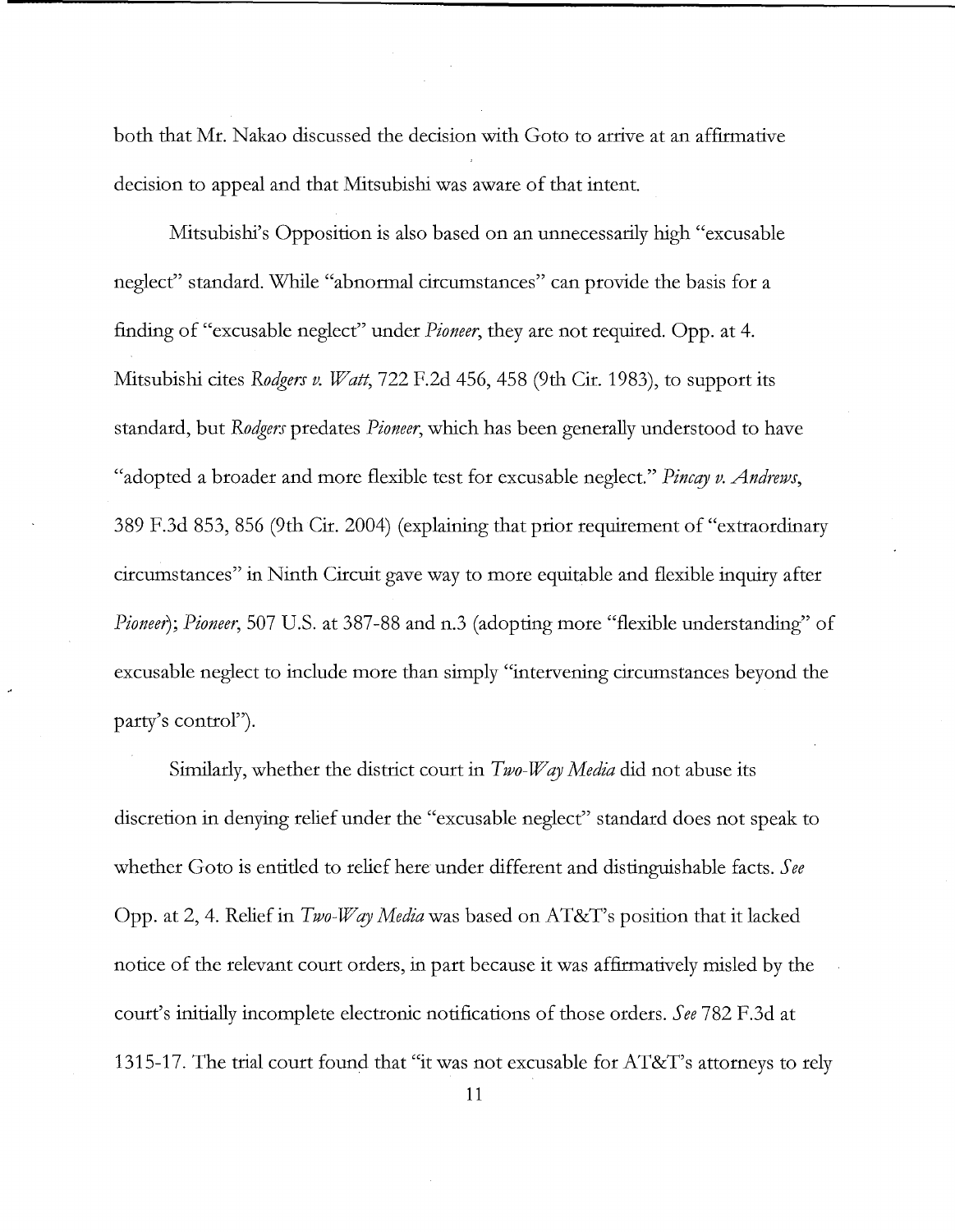on the email notifications and neglect to read the orders in light of the circumstances surrounding" the relevant notifications. *Id.* at 1316. Those "circumstances" included clear indications that the trial court had finally disposed of all issues and the fact that the notifications were received by 18 different attorneys and assistants, at least some of whom had downloaded the orders. *Id* at 1316-17. By contrast, this is not a "lack of notice" case. And, as discussed below, there is evidence of good faith conduct by Goto's attorneys, including the diligent consideration of the relevant Board decisions to arrive at a timely appeal determination, facts that meaningfully distinguish this case from *Two-Way Media*.

Ultimately, *Pioneer* makes clear that determining whether "excusable neglect" occurred is "an equitable one, taking account of all relevant circumstances surrounding the party's omission." 507 U.S. at 395. Communication failures are not, per se, inexcusable under the *Pioneer* standard. See Pincay, 389 F.3d at 855; see also *Rambus* (granting Rule 304 request for additional time under "excusable neglect" standard where communication misunderstanding between in-house and outside legal counsel led to missed deadline). Absent the communication misunderstanding, Goto's conduct here was timely and does not evince that they abdicated their responsibility to make a prompt determination of whether to pursue appeal or otherwise "flout[ed]" the filing deadline. *See* 507 U.S. at 388. The Board decision was timely communicated by Mr. Coddington to Mr. Nakao, who in turn timely discussed the decision with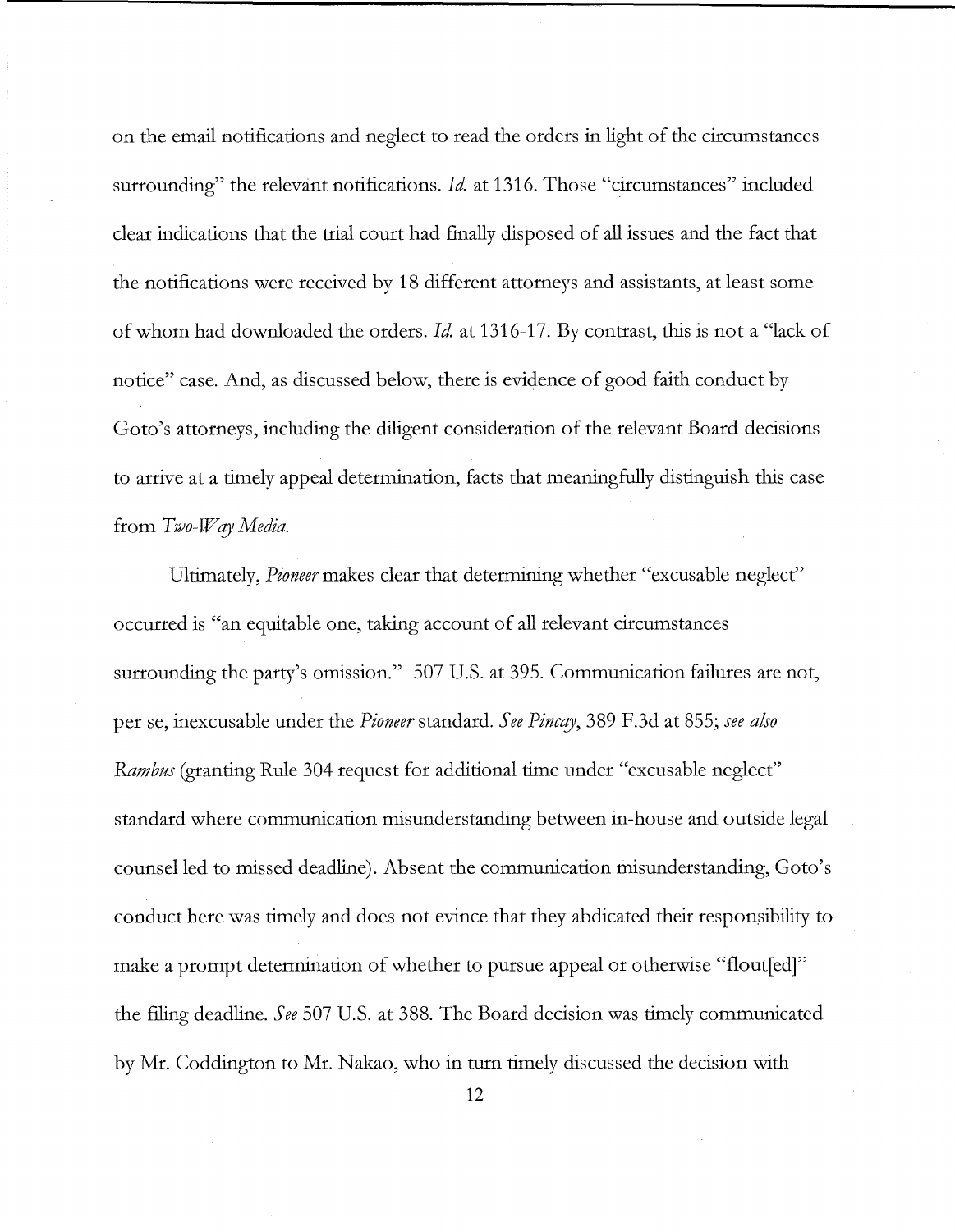Goto to arrive at a prompt decision regarding appeal. And there is no indication that any involved party failed to appreciate the relevant regulations or procedures. *See*  Ip *Venture II* ( denying Rule 90 request under "excusable neglect" standard, in part, owing to counsel's failure to identify and consult correct regulation). Goto then acted quickly to remedy the missed deadline, filing the underlying Request seven days after the missed deadline. Goto's good faith conduct here weighs in favor of granting the relief under the fourth *Pioneer* factor. *See Pioneer,* 507 U.S. at 395; *Chenry v. Anchor Glass Container Corp.*, 71 F.3d 848, 850 (11th Cir. 1996) (delayed filing-an "omission [] caused by carelessness" as a result of "failure in communication" between different counsel-found to be "excusable neglect" in context of Fed. R Civ. P. 60(b) given absence of prejudice and bad faith conduct) (internal citations omitted).

There is no evidence of prejudice to Mitsubishi under the first *Pioneer* factor. Mitsubishi does not allege any prejudice in their Opposition and Mitsubishi was on notice of Goto's intent to appeal given the joint status report that the parties filed with the district court in their litigation. Nor is there evidence of potential negative impact to any judicial or administrative proceedings, as relevant under the second *Pioneer* factor. The parties' district court litigation remains stayed pending the outcome of any appeal. *See Goto Denshi Co., Ltd v. Mitsubishi Cable Indus., Ltd,* Case No. 2:14-cv-09815, Dkt. Entry No. 66 (Apr. 11, 2017) (status report due May 26, 2017). Similarly, the seven-day delay between expiration of the appeal filing deadline and filing of the

13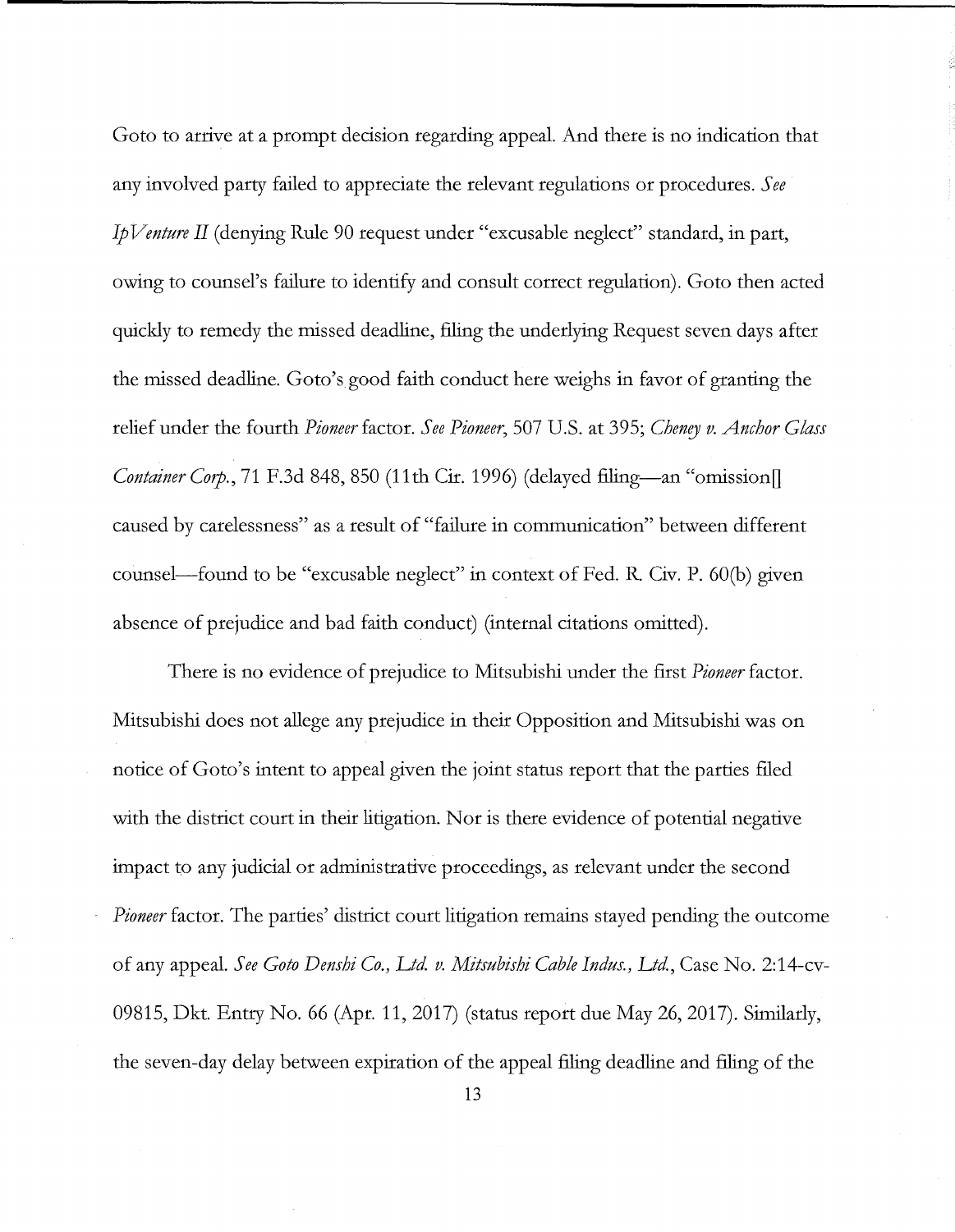underlying Request and Notice of Appeal did not result in any meaningful delay in the proceedings under the second *Pioneer* factor. These facts all weigh in favor of granting the Request.

Thus, on balance, the Director finds that application of the *Pioneer* factors here weighs in favor of granting Goto's Request.